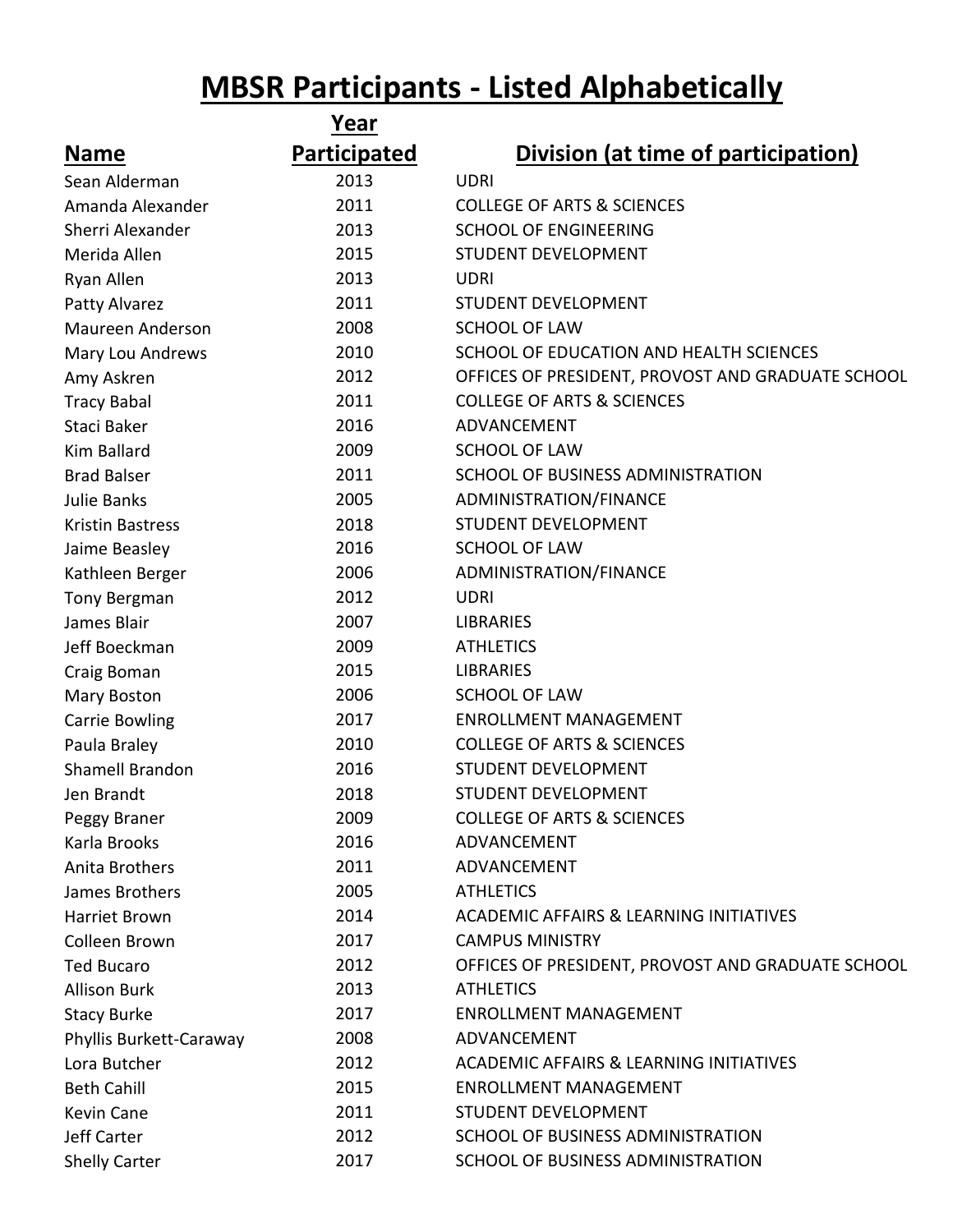| Jeannine Chaffin           | 2010 | <b>COLLEGE OF ARTS &amp; SCIENCES</b>              |
|----------------------------|------|----------------------------------------------------|
| Carol Charbel              | 2014 | <b>COLLEGE OF ARTS &amp; SCIENCES</b>              |
| Rodney Chatman             | 2016 | STUDENT DEVELOPMENT                                |
| Nick Chima                 | 2018 | <b>CIP</b>                                         |
| <b>Matt Clark</b>          | 2017 | STUDENT DEVELOPMENT                                |
| Katherine Cleaver          | 2014 | ADMINISTRATION/FINANCE                             |
| Shawna Collins             | 2007 | <b>UDIT</b>                                        |
| <b>Mary Connelly</b>       | 2014 | <b>UDRI</b>                                        |
| <b>Becky Cook</b>          | 2011 | STUDENT DEVELOPMENT                                |
| Linda Couvion              | 2014 | <b>ATHLETICS</b>                                   |
| Angela Cross               | 2011 | <b>LIBRARIES</b>                                   |
| Jenni Crotty               | 2015 | <b>ENROLLMENT MANAGEMENT</b>                       |
| Mary Cummins-<br>Wlodarski | 2016 | <b>CAMPUS MINISTRY</b>                             |
| Paul Dagnall               | 2015 | <b>UDIT</b>                                        |
| Colleen Dansereau          | 2011 | <b>ACADEMIC AFFAIRS &amp; LEARNING INITIATIVES</b> |
| Amy Davidson               | 2012 | <b>UDRI</b>                                        |
| <b>Matt Davies</b>         | 2013 | <b>UDIT</b>                                        |
| Jose de la Vega            | 2015 | <b>ATHLETICS</b>                                   |
| Rhonda Diehl               | 2013 | <b>UDIT</b>                                        |
| Mary Ann Dodaro            | 2006 | <b>UDRI</b>                                        |
| Jean Doe                   | 2005 | ADMINISTRATION/FINANCE                             |
| Marcia Donohoo             | 2009 | <b>COLLEGE OF ARTS &amp; SCIENCES</b>              |
| Amy Doorley                | 2012 | <b>COLLEGE OF ARTS &amp; SCIENCES</b>              |
| Monica Duffy               | 2008 | ADMINISTRATION/FINANCE                             |
| Marylee Dunphy             | 2018 | <b>UDRI</b>                                        |
| Jen Duwel                  | 2015 | <b>HUMAN RESOURCES</b>                             |
| Kimberly Eason             | 2007 | <b>STUDENT DEVELOPMENT</b>                         |
| Mary Eilbeck               | 2010 | ADMINISTRATION/FINANCE                             |
| Sean Englert               | 2014 | ADMINISTRATION/FINANCE                             |
| Monica Escobar             | 2009 | <b>ENROLLMENT MANAGEMENT</b>                       |
| Sue Falter                 | 2015 | ADMINISTRATION/FINANCE                             |
| <b>Matt Ferdinand</b>      | 2014 | STUDENT DEVELOPMENT                                |
| <b>Beth Flach</b>          | 2008 | <b>ATHLETICS</b>                                   |
| Rachael Foster             | 2011 | <b>LIBRARIES</b>                                   |
| Laura Franklin             | 2014 | <b>COLLEGE OF ARTS &amp; SCIENCES</b>              |
| Lynn Frericks              | 2007 | <b>UDIT</b>                                        |
| Erin Gahimer               | 2018 | <b>CIP</b>                                         |
| MaryKate Gallagher         | 2017 | STUDENT DEVELOPMENT                                |
| Ann Garcia                 | 2008 | ADMINISTRATION/FINANCE                             |
| <b>Sharon Gavlick</b>      | 2014 | ADMINISTRATION/FINANCE                             |
| Loretta Geiger             | 2009 | ADMINISTRATION/FINANCE                             |
| Laura Gentner              | 2018 | STUDENT DEVELOPMENT                                |
| Karen Gibson               | 2010 | <b>COLLEGE OF ARTS &amp; SCIENCES</b>              |
| <b>Barb Gilbert</b>        | 2010 | ADMINISTRATION/FINANCE                             |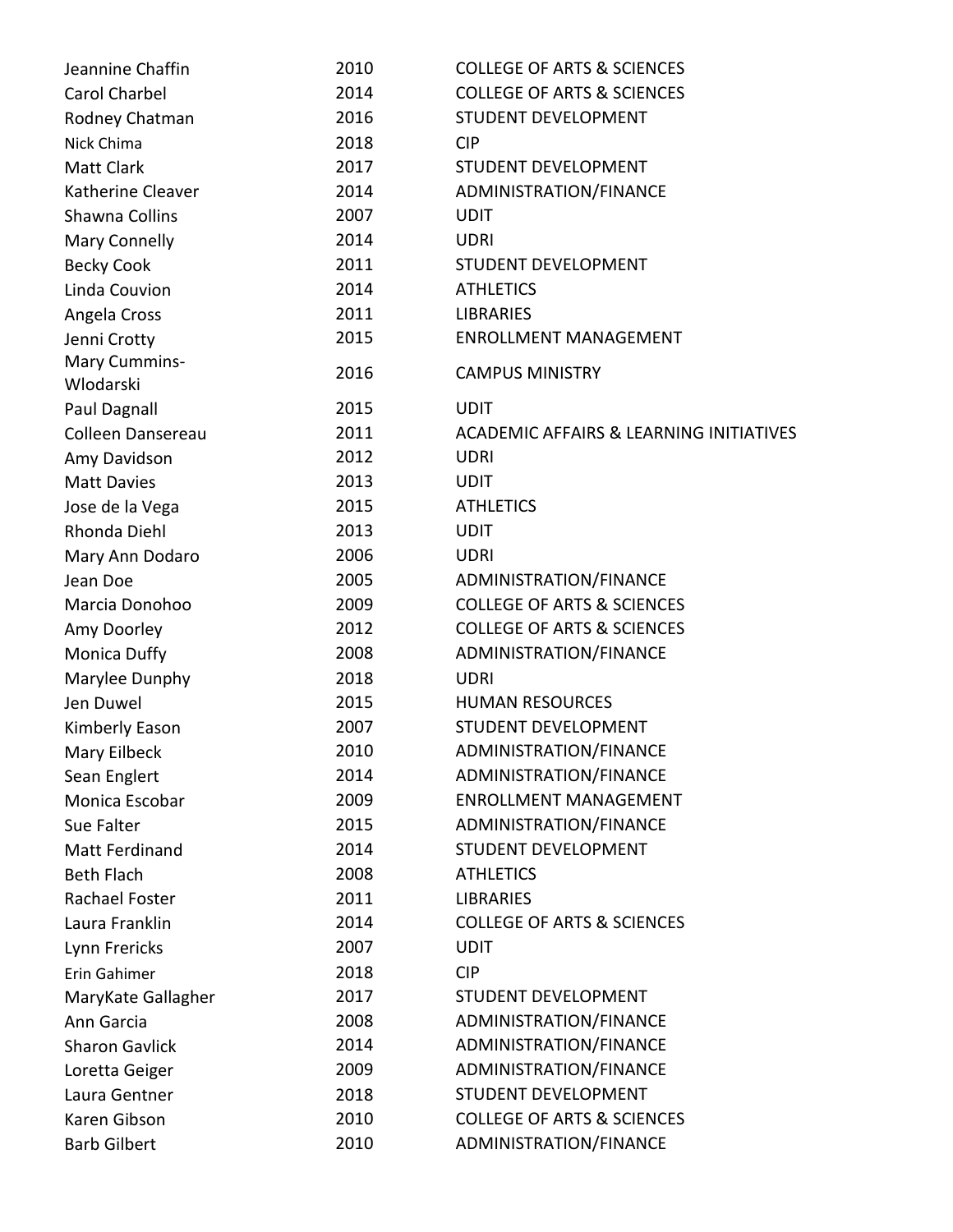| Kim Gilley              | 2005 | SCHOOL OF BUSINESS ADMINISTRATION                  |
|-------------------------|------|----------------------------------------------------|
| <b>Beth Gloekler</b>    | 2009 | ADMINISTRATION/FINANCE                             |
| Vera Gomes              | 2005 | <b>ATHLETICS</b>                                   |
| Margaret Goodrich       | 2011 | <b>COLLEGE OF ARTS &amp; SCIENCES</b>              |
| Rachel Graeter          | 2015 | <b>ENROLLMENT MANAGEMENT</b>                       |
| Danna Grant             | 2012 | ADVANCEMENT                                        |
| Marva Gray              | 2009 | <b>COLLEGE OF ARTS &amp; SCIENCES</b>              |
| Gina Greenwood          | 2010 | ADMINISTRATION/FINANCE                             |
| Pamela Gregg            | 2006 | <b>UDRI</b>                                        |
| Leslie Groesbeck        | 2008 | ADMINISTRATION/FINANCE                             |
| Pam Halfpap             | 2017 | <b>ENROLLMENT MANAGEMENT</b>                       |
| <b>Steve Hamilton</b>   | 2010 | ADMINISTRATION/FINANCE                             |
| <b>Charlotte Hansen</b> | 2011 | <b>ACADEMIC AFFAIRS &amp; LEARNING INITIATIVES</b> |
| <b>Teresa Hanson</b>    | 2015 | <b>HUMAN RESOURCES</b>                             |
| Kathy Harmon            | 2005 | <b>ENROLLMENT MANAGEMENT</b>                       |
| <b>Betsy Hart</b>       | 2018 | <b>CIP</b>                                         |
| Dan Hart                | 2015 | <b>UDRI</b>                                        |
| Beth Hart-Wise          | 2010 | <b>UDIT</b>                                        |
| Jenny Healey            | 2018 | <b>ENROLLMENT MANAGEMENT</b>                       |
| <b>Matt Heiner</b>      | 2014 | STUDENT DEVELOPMENT                                |
| Mary Helme              | 2006 | ADVANCEMENT                                        |
| Kelly Henrici           | 2009 | <b>SCHOOL OF LAW</b>                               |
| Sarah Hernandez         | 2018 | <b>CIP</b>                                         |
| Donna Hess              | 2009 | <b>COLLEGE OF ARTS &amp; SCIENCES</b>              |
| Linda Hickman           | 2011 | <b>ACADEMIC AFFAIRS &amp; LEARNING INITIATIVES</b> |
| Beverly Hierholzer      | 2007 | <b>LIBRARIES</b>                                   |
| Chandra Hightower       | 2012 | OFFICES OF PRESIDENT, PROVOST AND GRADUATE SCHOOL  |
| <b>Carole Hinders</b>   | 2007 | <b>LIBRARIES</b>                                   |
| Jarrod Hodges           | 2016 | STUDENT DEVELOPMENT                                |
| Darlene Holder          | 2007 | STUDENT DEVELOPMENT                                |
| Nan Holler-Potter       | 2016 | <b>SCHOOL OF LAW</b>                               |
| Debra Hoover            | 2008 | ADMINISTRATION/FINANCE                             |
| Mark Hoying             | 2012 | <b>STUDENT DEVELOPMENT</b>                         |
| Kevin Hoyng             | 2011 | <b>ATHLETICS</b>                                   |
| <b>Kathy Huling</b>     | 2013 | SCHOOL OF BUSINESS ADMINISTRATION                  |
| Pat Hytla               | 2015 | <b>UDRI</b>                                        |
| Kim Johnson             | 2017 | <b>ENROLLMENT MANAGEMENT</b>                       |
| <b>Whitney Jones</b>    | 2018 | ADVANCEMENT                                        |
| Yulie Jones             | 2015 | <b>UDRI</b>                                        |
| Ria Kapluck             | 2007 | <b>UDIT</b>                                        |
| Joshua Kaster           | 2018 | <b>UDRI</b>                                        |
| Justin Keen             | 2013 | STUDENT DEVELOPMENT                                |
| Samantha Kennedy        | 2018 | <b>CAMPUS MINISTRY</b>                             |
| Ashley Kessler-Palmer   | 2016 | ADVANCEMENT                                        |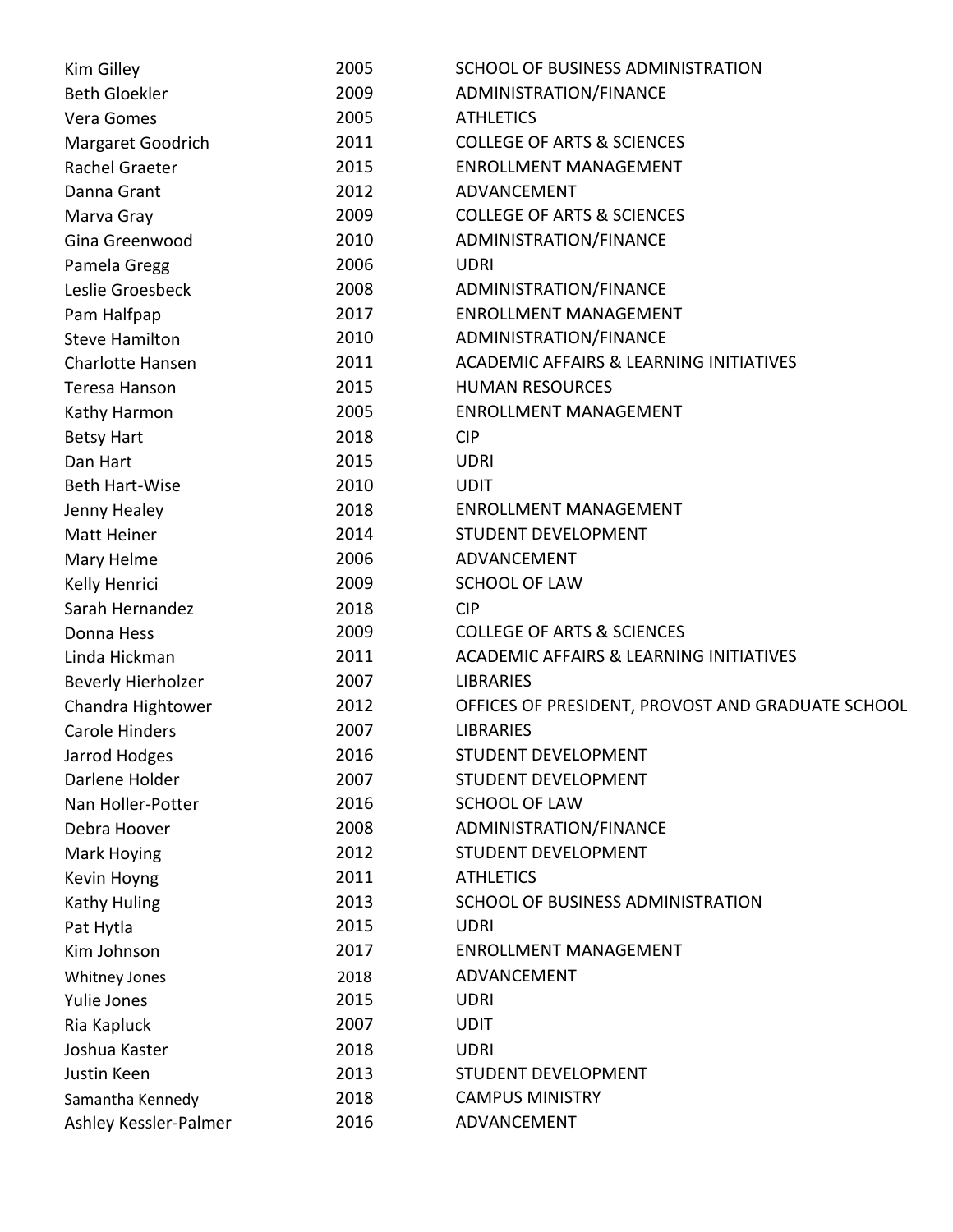| Abdelkareem                | 2015 | <b>ENROLLMENT MANAGEMENT</b>                       |
|----------------------------|------|----------------------------------------------------|
| Khasawneh                  |      |                                                    |
| <b>Paul Kladitis</b>       | 2018 | <b>UDRI</b>                                        |
| Marilyn Knisley            | 2007 | <b>SCHOOL OF ENGINEERING</b>                       |
| Leah Konicki               | 2011 | <b>ACADEMIC AFFAIRS &amp; LEARNING INITIATIVES</b> |
| Donna Koopman              | 2008 | ADVANCEMENT                                        |
| Debbie Kracirik            | 2010 | <b>COLLEGE OF ARTS &amp; SCIENCES</b>              |
| <b>Christine Kremer</b>    | 2017 | <b>ENROLLMENT MANAGEMENT</b>                       |
| Johanna Lantz              | 2005 | SCHOOL OF BUSINESS ADMINISTRATION                  |
| Lisa Lario                 | 2015 | <b>ENROLLMENT MANAGEMENT</b>                       |
| Mary Lauterbach            | 2012 | ADVANCEMENT                                        |
| Mary Lauterbach            | 2018 | ADVANCEMENT                                        |
| Andrew Lehr                | 2018 | STUDENT DEVELOPMENT                                |
| Doug Lemaster              | 2005 | STUDENT DEVELOPMENT                                |
| Teshia Ligon               | 2008 | ADMINISTRATION/FINANCE                             |
| Sara Lill                  | 2005 | <b>ENROLLMENT MANAGEMENT</b>                       |
| Debbie Liptak              | 2010 | ADMINISTRATION/FINANCE                             |
| Gina Lloyd                 | 2018 | <b>CIP</b>                                         |
| Melissa Longino            | 2013 | <b>STUDENT DEVELOPMENT</b>                         |
| Nichole Lucas              | 2014 | <b>ACADEMIC AFFAIRS &amp; LEARNING INITIATIVES</b> |
| Jonathan MacDowell         | 2017 | ADVANCEMENT                                        |
| Kristi Magyar              | 2017 | <b>ENROLLMENT MANAGEMENT</b>                       |
| Liz Mancini                | 2017 | <b>SCHOOL OF ENGINEERING</b>                       |
| Debbie Manita              | 2017 | <b>HUMAN RESOURCES</b>                             |
| <b>Mike Manning</b>        | 2015 | ADMINISTRATION/FINANCE                             |
| Verna Marable              | 2006 | <b>SCHOOL OF LAW</b>                               |
| Cindy Marshall             | 2015 | <b>FACILITIES MANAGEMENT</b>                       |
| Amy Martin                 | 2015 | ADMINISTRATION/FINANCE                             |
| Melisa Maston              | 2007 | <b>COLLEGE OF ARTS &amp; SCIENCES</b>              |
| Lindsay Maxam              | 2015 | <b>STUDENT DEVELOPMENT</b>                         |
| Karen McBride              | 2014 | <b>ACADEMIC AFFAIRS &amp; LEARNING INITIATIVES</b> |
| Lisa McCaffrey             | 2013 | <b>UDIT</b>                                        |
| Sean McCarthy              | 2018 | <b>ENROLLMENT MANAGEMENT</b>                       |
| <b>Stephanie McChesney</b> | 2013 | <b>SCHOOL OF ENGINEERING</b>                       |
| Mike McClure               | 2007 | <b>UDIT</b>                                        |
| Jonathan McCoy             | 2014 | ADMINISTRATION/FINANCE                             |
| <b>Chris McGuinness</b>    | 2014 | <b>UDRI</b>                                        |
| Sandra McGuire             | 2011 | ADVANCEMENT                                        |
| <b>Patty Meinking</b>      | 2011 | <b>LIBRARIES</b>                                   |
| <b>Quin Merriweather</b>   | 2017 | <b>STUDENT DEVELOPMENT</b>                         |
| Valerie Mershimer-         | 2012 | ADVANCEMENT                                        |
| Mohr                       |      |                                                    |
| Anita Middleton            | 2006 | SCHOOL OF EDUCATION AND HEALTH SCIENCES            |
| <b>Bob Mihalek</b>         | 2012 | <b>SCHOOL OF LAW</b>                               |
| <b>Stephanie Miller</b>    | 2017 | STUDENT DEVELOPMENT                                |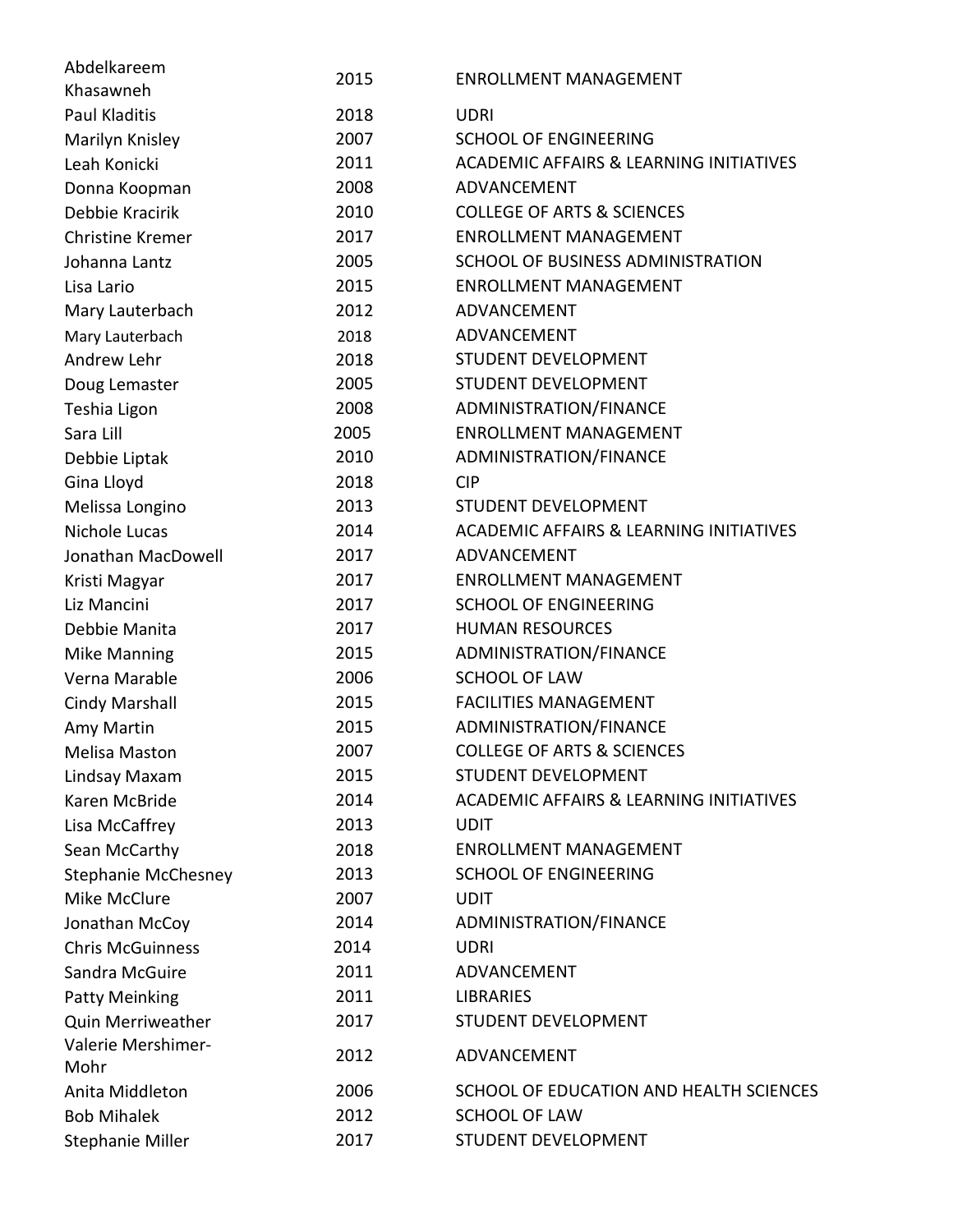| Jackie Milling          | 2014 | <b>STUDENT DEVELOPMENT</b>                         |
|-------------------------|------|----------------------------------------------------|
| Annie Milliron          | 2012 | <b>COLLEGE OF ARTS &amp; SCIENCES</b>              |
| <b>Russ Milliron</b>    | 2010 | <b>UDIT</b>                                        |
| Annette Mitchell        | 2010 | <b>COLLEGE OF ARTS &amp; SCIENCES</b>              |
| <b>Catherine Mix</b>    | 2009 | <b>ENROLLMENT MANAGEMENT</b>                       |
| Matt Mize               | 2015 | <b>UDIT</b>                                        |
| Michele Monigan         | 2018 | <b>UDRI</b>                                        |
| Elizabeth Montgomery    | 2016 | <b>CAMPUS MINISTRY</b>                             |
| Jill Morgan             | 2007 | <b>SCHOOL OF ENGINEERING</b>                       |
| Julianne Morgan         | 2015 | <b>UDIT</b>                                        |
| Chris Morrison          | 2016 | ADVANCEMENT                                        |
| Peg Mount               | 2007 | <b>SCHOOL OF ENGINEERING</b>                       |
| Jan Moyer               | 2007 | <b>LIBRARIES</b>                                   |
| Cadie Mukaneza          | 2008 | ADMINISTRATION/FINANCE                             |
| Maribeth Mulhern        | 2009 | <b>SCHOOL OF LAW</b>                               |
| Danita Nelson           | 2012 | <b>UDRI</b>                                        |
| Susan Newcomb           | 2012 | <b>COLLEGE OF ARTS &amp; SCIENCES</b>              |
| <b>Gina Newlin</b>      | 2012 | OFFICES OF PRESIDENT, PROVOST AND GRADUATE SCHOOL  |
| Linda Nianouris         | 2013 | <b>UDRI</b>                                        |
| <b>Brian Nickols</b>    | 2013 | <b>UDRI</b>                                        |
| Peggy Nicodemus         | 2005 | SCHOOL OF BUSINESS ADMINISTRATION                  |
| <b>Adrienne Niess</b>   | 2012 | <b>ACADEMIC AFFAIRS &amp; LEARNING INITIATIVES</b> |
| Robin Oldfield          | 2014 | ADMINISTRATION/FINANCE                             |
| Lisa Oliss              | 2014 | ADMINISTRATION/FINANCE                             |
| Maria Ollier Burkett    | 2011 | <b>COLLEGE OF ARTS &amp; SCIENCES</b>              |
| Debi Ormsbee            | 2008 | ADMINISTRATION/FINANCE                             |
| Katie Overholser        | 2009 | ADMINISTRATION/FINANCE                             |
| Joe Owens               | 2005 | <b>ATHLETICS</b>                                   |
| Danielle Page           | 2015 | <b>STUDENT DEVELOPMENT</b>                         |
| Angela Parker           | 2007 | <b>UDIT</b>                                        |
| <b>Karen Parks</b>      | 2009 | ADMINISTRATION/FINANCE                             |
| Jeaneen Parsons         | 2015 | <b>ENROLLMENT MANAGEMENT</b>                       |
| Janet Pastor            | 2017 | <b>SCHOOL OF ENGINEERING</b>                       |
| <b>Terri Pelley</b>     | 2017 | STUDENT DEVELOPMENT                                |
| Nate Perry              | 2017 | <b>ENROLLMENT MANAGEMENT</b>                       |
| <b>Steven Perucca</b>   | 2015 | <b>HUMAN RESOURCES</b>                             |
| <b>Stephanie Peters</b> | 2013 | SCHOOL OF BUSINESS ADMINISTRATION                  |
| <b>Caroline Phipps</b>  | 2016 | <b>SCHOOL OF LAW</b>                               |
| Meghan Phipps-Brophy    | 2016 | <b>SCHOOL OF ENGINEERING</b>                       |
| Paul Piechota           | 2005 | SCHOOL OF BUSINESS ADMINISTRATION                  |
| Margie Poeppelman       | 2005 | STUDENT DEVELOPMENT                                |
| Mary Ann Poirier        | 2014 | ADMINISTRATION/FINANCE                             |
| Theresa Popelar         | 2018 | <b>ENROLLMENT MANAGEMENT</b>                       |
| Jaime Potter            | 2011 | <b>ATHLETICS</b>                                   |
| <b>Candise Powell</b>   | 2014 | ADMINISTRATION/FINANCE                             |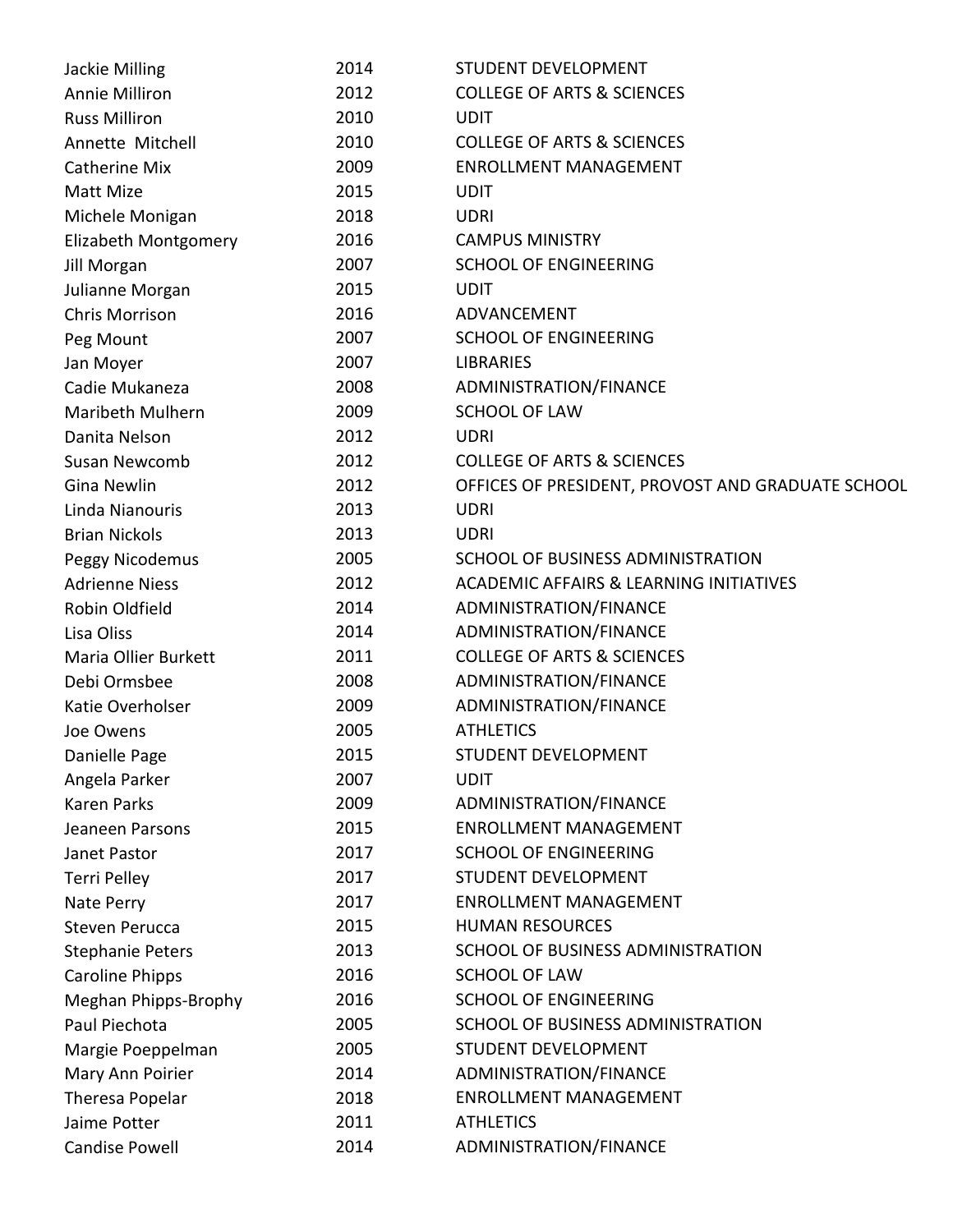| Jackie Priser                | 2014 | SCHOOL OF BUSINESS ADMINISTRATION                  |
|------------------------------|------|----------------------------------------------------|
| leesha Ramsey                | 2013 | SCHOOL OF BUSINESS ADMINISTRATION                  |
| Adam Rathge                  | 2018 | <b>ENROLLMENT MANAGEMENT</b>                       |
| Maria Rauch                  | 2016 | ADVANCEMENT                                        |
| Marcia Rausch                | 2010 | <b>UDIT</b>                                        |
| Sofia Rector                 | 2011 | <b>ACADEMIC AFFAIRS &amp; LEARNING INITIATIVES</b> |
| <b>Brian Ridduck</b>         | 2014 | ADMINISTRATION/FINANCE                             |
| Nichole Ritchie              | 2018 | <b>CIP</b>                                         |
| Amber Rockey                 | 2017 | <b>SCHOOL OF ENGINEERING</b>                       |
| Linda Rodgers                | 2018 | STUDENT DEVELOPMENT                                |
| Anthony Rodriguez            | 2013 | <b>UDRI</b>                                        |
| Kim Rosenbaum                | 2014 | <b>STUDENT DEVELOPMENT</b>                         |
| Cindy Rossbach               | 2009 | ADMINISTRATION/FINANCE                             |
| Nicole Rottmueller-<br>Jones | 2012 | <b>ACADEMIC AFFAIRS &amp; LEARNING INITIATIVES</b> |
| Staci Rucker                 | 2008 | <b>SCHOOL OF LAW</b>                               |
| Lauren Ruff                  | 2013 | <b>UDIT</b>                                        |
| Amanda Rupp                  | 2013 | STUDENT DEVELOPMENT                                |
| Ann Rush                     | 2008 | ADVANCEMENT                                        |
| <b>Ashley Rutledge</b>       | 2015 | <b>UDRI</b>                                        |
| Shea Ryan                    | 2014 | <b>STUDENT DEVELOPMENT</b>                         |
| Lisa Santiago                | 2015 | <b>HUMAN RESOURCES</b>                             |
| <b>Heather Schieman</b>      | 2014 | <b>ACADEMIC AFFAIRS &amp; LEARNING INITIATIVES</b> |
| David Schmidt                | 2013 | ADMINISTRATION/FINANCE                             |
| Paul Scholttmann             | 2017 | <b>SCHOOL OF LAW</b>                               |
| Chad Schwartz                | 2015 | <b>UDIT</b>                                        |
| Mary Schwieterman            | 2015 | <b>UDIT</b>                                        |
| Elizabeth Seager             | 2014 | <b>ACADEMIC AFFAIRS &amp; LEARNING INITIATIVES</b> |
| <b>Brenna Seifried</b>       | 2018 | <b>CIP</b>                                         |
| Dana Sellers                 | 2010 | <b>UDIT</b>                                        |
| Karin Sessler                | 2016 | <b>STUDENT DEVELOPMENT</b>                         |
| Debbie Sexton                | 2011 | SCHOOL OF BUSINESS ADMINISTRATION                  |
| <b>Cindy Shafer</b>          | 2013 | <b>COLLEGE OF ARTS &amp; SCIENCES</b>              |
| Cilla Shindell               | 2008 | ADVANCEMENT                                        |
| Amber Sibley                 | 2012 | <b>STUDENT DEVELOPMENT</b>                         |
| David Siefring               | 2007 | STUDENT DEVELOPMENT                                |
| Matt Sierschula              | 2015 | <b>FACILITIES MANAGEMENT</b>                       |
| Jennifer Slagle              | 2017 | ADVANCEMENT                                        |
| Julie Slife                  | 2006 | SCHOOL OF EDUCATION AND HEALTH SCIENCES            |
| Paula Smith                  | 2008 | ADMINISTRATION/FINANCE                             |
| Jennifer Smith               | 2011 | ADVANCEMENT                                        |
| <b>Stacey Smith</b>          | 2017 | <b>HUMAN RESOURCES</b>                             |
| Jennifer Speed               | 2013 | <b>COLLEGE OF ARTS &amp; SCIENCES</b>              |
| <b>Judy Stauble</b>          | 2017 | <b>UDRI</b>                                        |
| Jane Stefan                  | 2014 | ADMINISTRATION/FINANCE                             |